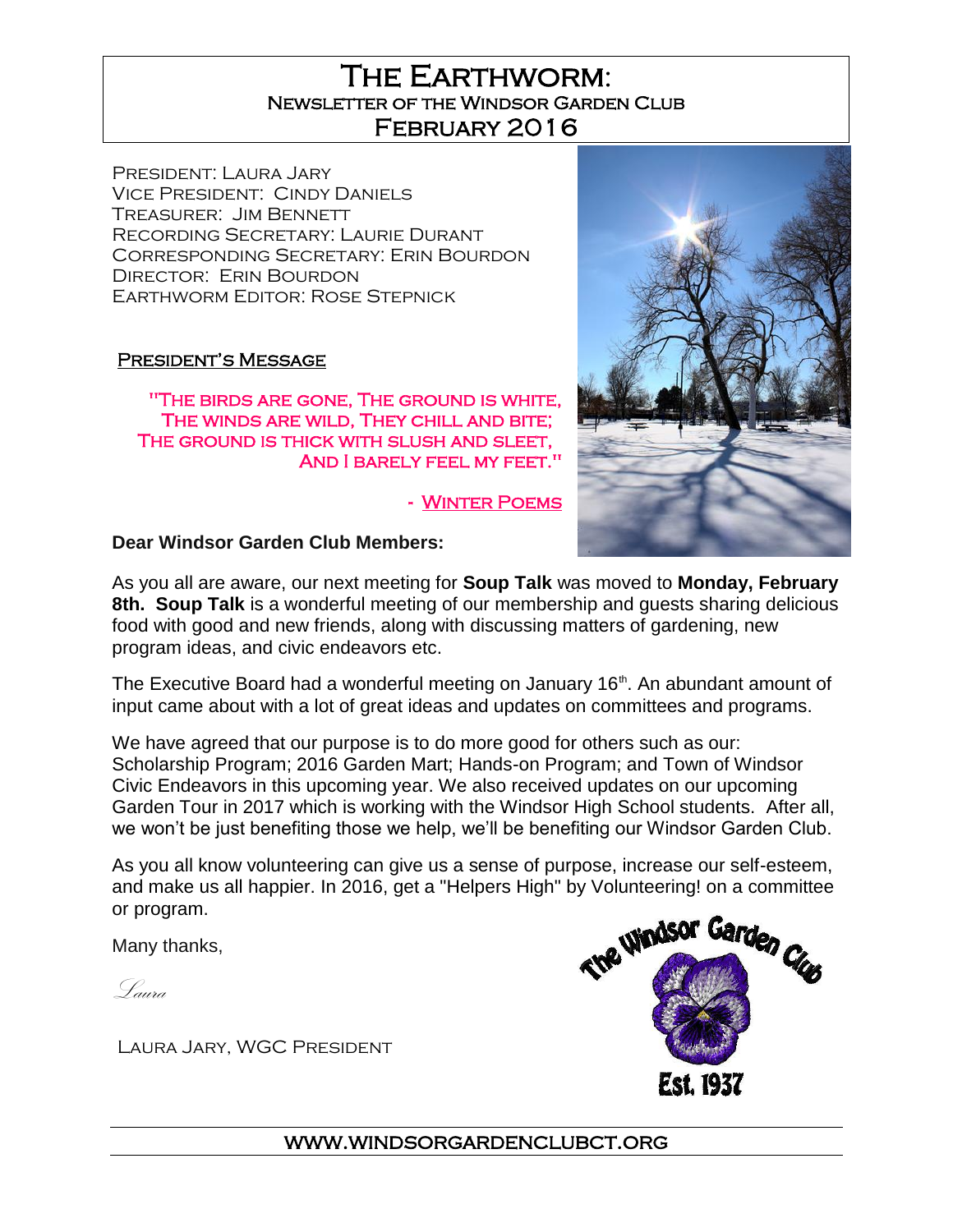# MARK YOUR CALENDAR

## **FEBRUARY 8 th MEETING - 6:30PM**

*Please note that the scheduled date of this meeting has changed from the date originally published in the annual Club booklet!*

# **Annual "Soup Talk"**

This is the annual "soup talk" meeting during which members engage in dialog about gardening topics. No question is too simple to ask us. We encourage first time gardeners to attend and bring your questions. Also, there will be some discussion about future endeavors of the club. This special informational garden meeting is held while warming up with a variety of homemade breads, soups and more, shared by our members. Please bring your favorite crock or loaf and the recipe! Paper and plastic ware will be available, but your own mug and spoon might be more convenient.

## **MARCH 14TH MEETING**

**Welcoming Spring with Floral Arrangements for Our Homes**

Spring is finally here! Let's learn how to create a lovely table decoration to welcome the season. The March 14<sup>th</sup> meeting of the **Windsor Garden Club** welcomes Jim Palmieri. Palmieri, a 1973 UConn graduate, and a third generation florist/grower, brings floriculture, or growing ornamental plants to UConn Blooms, where he serves as manager. Jim ran Palmieri Florist in Southington for twenty-two years and did other floral work throughout the State. In addition, he started teaching students floral design at UConn beginning in 2004. Palmieri oversees the daily operation of UConn Blooms and arranges many of the colorful flowers sold.

## **APRIL 11th MEETING**

## **Getting to Know Northwest Park**

Ford Parker, director at Northwest Park, will present to the April 11<sup>th</sup> meeting of The Windsor Garden Club. Parker will discuss the wide array of opportunities presented at the 473 acre facility. Parker will focus on the wildlife and bird species that make their homes in the park.

### Meeting Information

- For additional program information, please call 860-305-7306, or search windsorgardenclubct.org
- Club meetings are *typically* conducted on the second Monday of the month.
- Meetings begin at 6:30 PM with social time, followed by the evening's guest speaker beginning at 7:00 PM. The business portion of the meeting completes the evening.
- New members are always welcome.
- Meetings take place at the L.P Wilson Community Center, 599 Matianuck Avenue, Windsor, CT, in the Senior Center Room, which is located on the front left side of the building.
- During the months of June, July and August, club meetings are informal and are typically held at member's homes.
- Please check the calendar page to verify all meeting dates.
- These meetings are free of charge. The programs will begin at 7:00PM.

#### www.windsorgardenclubct.org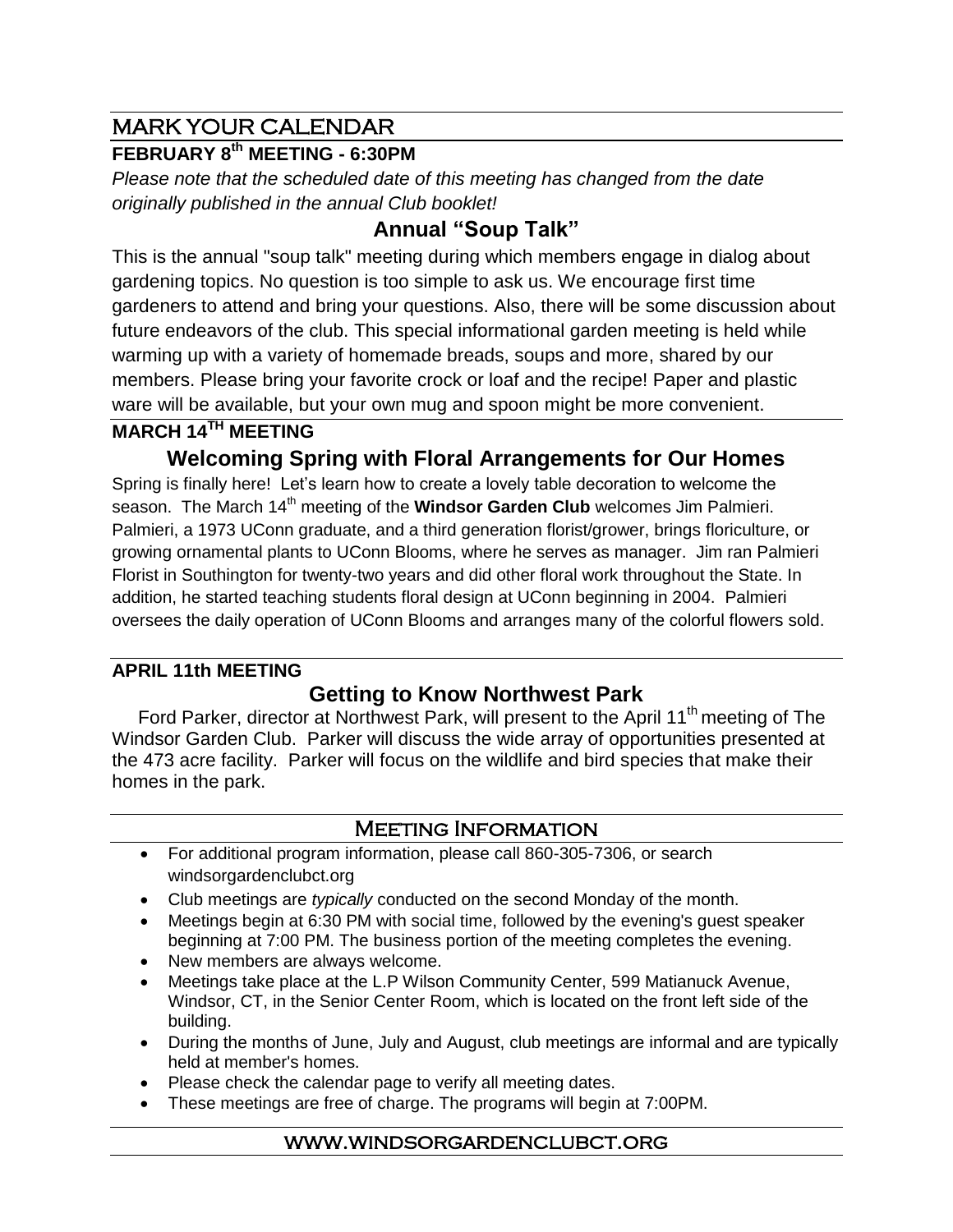### COMMITTEES:

Please review their tasks and consider signing up for one of the important committees in our club. All Members are encouraged to participate in one committee, if possible.

#### SCHOLARSHIP CRITERIA REVISIONS FOR MEMBERSHIP REVIEW

- In past years one of the CRITERIA for the WGC scholarship was having a "C" average or better. After discussion at the Executive Board meeting and correspondence following, the suggestion is to change that requirement to a "B" or better. This would go into effect for the 2016 scholarship with WGC approval.

- In the future, we would like to consider raising the scholarship from \$700 to \$750.

- Also, a proposal has been made to offer smaller grants for high school students when there are unused monies in a fiscal year. More details to come.

The scholarship information will be mailed to the appropriate schools, after the February meeting's decisions. The Application Deadline is April 1, 2016. If you are aware of an interested senior student, the information is available on the WGC website.

#### GARDEN MART COMMITTEE

Volunteers are being asked to sign up for the 2016 Garden Mart held on May 7<sup>th</sup>, 2016.

#### HOSPITALITY COMMITTEE

Hospitality will be signing up Volunteers for March, April and May at the February meeting.

#### COMMUNITY PROJECTS COMMITTEE

- As a future project, the Deerfield Globe, located in the Deerfield area of Windsor, is in need of a spruce up in the spring. Volunteers will be sought when a date is arranged. - A proposed civic endeavor is a bench from the WGC for Northwest Park. The

Executive Board has selected a bench from the style and size that the Park allows.

### GARDEN TOUR 2017 COMMITTEE

#### **July 15, 2017 Garden Tour:**

*Down Memory Lane, And Still Growing –*

*Celebrating 80 Years of the Windsor Garden Club*

- The committee has decided on the pattern for the stakes that will be put at each tour participant's home for the 2017 tour. They will be made by students from Windsor High School Technology Wood Shop.

- The committee will also seek members for various jobs that need to be done for the tour.

 - Any garden club member thinking about sharing their gardens on the 2017 tour, or who knows of anyone interested in our tour, should contact Cindy Daniels. 860-219-9489 Thanks so much!

#### MEMBERSHIP COMMITTEE

We have several new members since the publication of the 2015-16 booklets, so please update your Directory with the latest information from Diane Bernier at each meeting.

### *Winter is on my head, but eternal spring is in my heart.* **~Victor Hugo**

www.windsorgardenclubct.org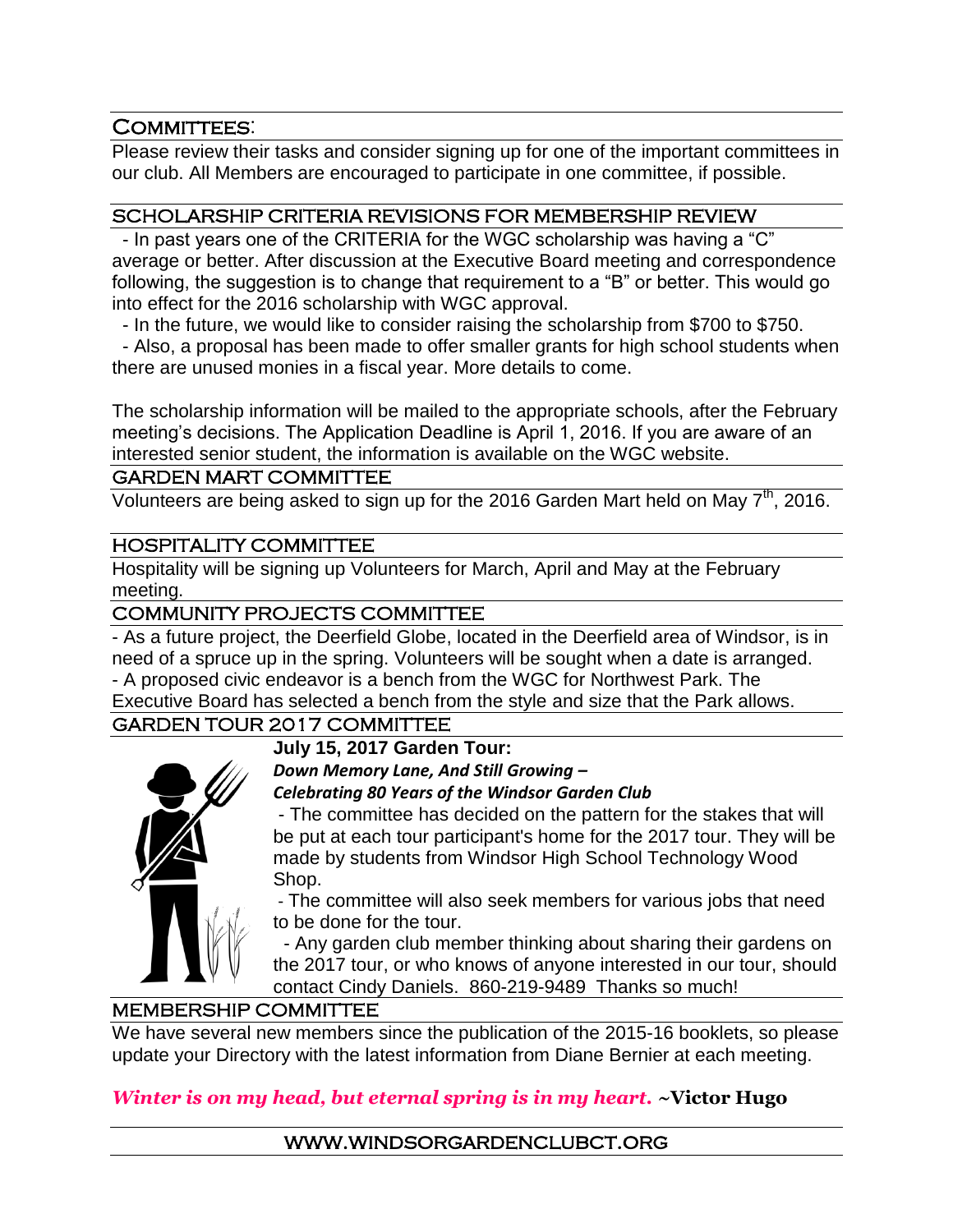# FOR YOUR INFORMATION

**Food Donations:** Please remember to bring a non perishable food item for the Windsor Food bank. Their clients' needs are all year round. Donations can be left at the table where you check in.





## **On December 7thThe Windsor Garden Club Celebrated Community Giving**

 Club members and visitors at this meeting enjoyed refreshments and decorated wreaths, purchased by the club to be given to and hung at public buildings throughout Windsor. As always, the many talents of our fine membership produced stunning arrangements. We are so lucky to have so many creative artisans. Thanks to all who contributed to the festive and delicious refreshment table.

# **GARDEN TIPS**

## **Seeds That Shouldn't Be Covered**

You may do everything else right when starting seeds, but some simply won't sprout unless they see the light - literally. There are some seeds that need exposure to light, in order to germinate. If these seeds are covered in soil, chances are good they will never sprout. These

seeds should only be pressed onto the surface of the soil and kept moist, to germinate. **They include:**

- Ageratum
- [Balloon Flower](http://gardening.about.com/od/plantprofile1/ss/How-to-Grow-Balloon-Flowers.htm)
- Begonia
- **•** Browallia
- Coleus
- [Columbine](http://gardening.about.com/od/choosingperennialplants/ig/Perennials-for-New-Gardeners/Aquilegia--Columbine-.htm)
	- Geranium
- Impatiens
- [Lettuce](http://gardening.about.com/od/vegetablepatch/a/Lettuce.htm)
- Lobelia
- Nicotiana
- [Osteospermum](http://gardening.about.com/od/plantprofiles/p/Osteospurmum-Growing-And-Caring-For-African-Daisies.htm)
- [Petunias](http://gardening.about.com/od/plantprofiles/a/Petunias.htm)
- Poppies
- [Savory](http://gardening.about.com/od/herbsatoz/ss/How-to-Grow-Summer-Savory.htm)
- [Snapdragons](http://gardening.about.com/od/plantprofiles/p/Snapdragons.htm)



For more of this article go to: [http://gardening.about.com/od/seedstarting/a/Seeds-That-Need-](http://gardening.about.com/od/seedstarting/a/Seeds-That-Need-Light-For-Good-Germination.htm?utm_content=20160113&utm_medium=email&utm_source=exp_nl&utm_campaign=list_gardening&utm_term=list_gardening)[Light-For-Good-](http://gardening.about.com/od/seedstarting/a/Seeds-That-Need-Light-For-Good-Germination.htm?utm_content=20160113&utm_medium=email&utm_source=exp_nl&utm_campaign=list_gardening&utm_term=list_gardening)

[Germination.htm?utm\\_content=20160113&utm\\_medium=email&utm\\_source=exp\\_nl&utm\\_cam](http://gardening.about.com/od/seedstarting/a/Seeds-That-Need-Light-For-Good-Germination.htm?utm_content=20160113&utm_medium=email&utm_source=exp_nl&utm_campaign=list_gardening&utm_term=list_gardening) [paign=list\\_gardening&utm\\_term=list\\_gardening](http://gardening.about.com/od/seedstarting/a/Seeds-That-Need-Light-For-Good-Germination.htm?utm_content=20160113&utm_medium=email&utm_source=exp_nl&utm_campaign=list_gardening&utm_term=list_gardening)

**Tips:** If anyone has any helpful gardening hints, horticultural places to recommend, or links worth sharing, please send the information to me at [rosenick10@yahoo.com.](mailto:rosenick10@yahoo.com) Share those new and old ideas with other members.

# **Submission Deadline for March 2016 Earthworm: February19th**

If you would like to include one of your garden or event photos, an announcement, or any suitable information, please email it by this month's deadline.

 Thank You! Rose [Rosenick10@yahoo.com](mailto:Rosenick10@yahoo.com)